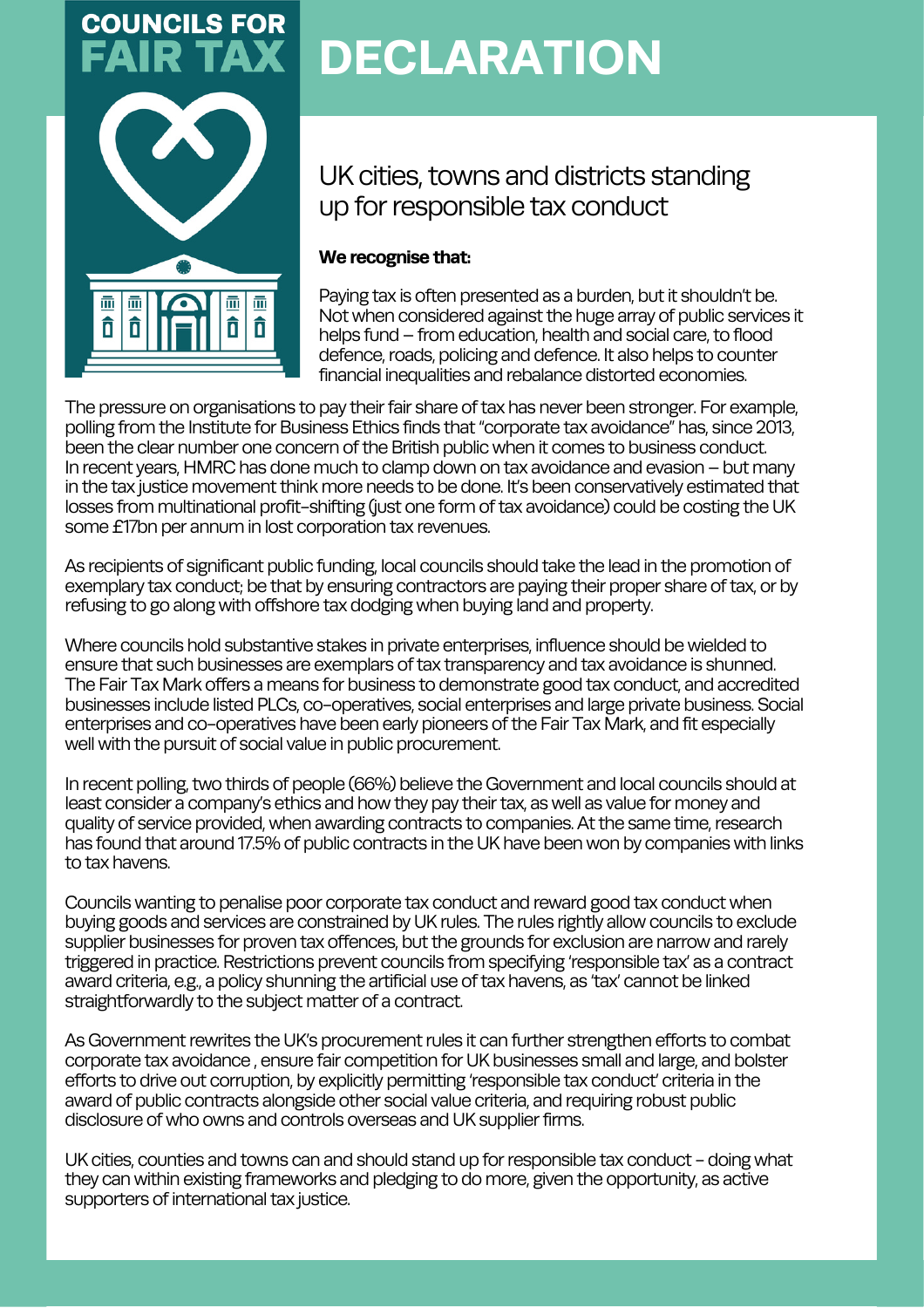#### **We pledge to:**

1. Pass a resolution approving the Councils for Fair Tax Declaration.

2. Lead by example and demonstrate good practice in our tax conduct right across our activities. Including:

- Ensuring IR35 is implemented robustly and a fair share of employment taxes are paid by contractors.
- Shunning the use of offshore vehicles for the purchase of land and property, especially where this leads to reduced payments of stamp duty.
- Undertaking due diligence to ensure that not-for-profit structures are not being used inappropriately by suppliers as an artificial device to reduce the payment of tax and business rates.
- Demanding clarity on the ultimate beneficial ownership of suppliers, be they UK based or overseas, and their group consolidated profit and loss position, given lack of clarity could be strong indicators of poor financial probity and weak financial standing.

3. Promote FairTax Mark accreditation, especially to any business in which we have a significant stake and where corporation tax is due.

4. Join in and support FairTaxWeek events in the area, and celebrate the tax contribution made by responsible businesses that are proud to promote responsible tax conduct.

5.Support calls forreform of UK law to enable local councils to revise their procurement policies and better penalise poortax conduct and reward good tax conduct amongst suppliers.

For further details contact the Fair Tax Foundation.

local@fairtaxmark.net +44 (0)161 513 8129 www.fairtaxmark.net/councils-for-fair-tax/ Fair Tax Foundation, Holyoake House, Hanover Street, Manchester, M60 OAS

The Fair Tax Mark accreditation scheme was launched in 2014 and seeks to encourage and recognise organisations that pay the right amount of corporation tax at the right time and in the right place. Tax contributions are a key part of the wider social and economic contribution made by business, helping the communities in which they operate to deliver valuable public services and build the infrastructure that paves the way for growth. Accredited businesses include listed PLCs, co-operatives, social enterprises and large private business.The Global Multinational Business Standard was launched in 2021, enabling multinationals headquartered outside of the UK to be accredited for the first time. The Fair Tax Foundation operates as a not-for-profit social enterprise and believes that companies paying tax responsibly should be celebrated, and any race to the bottom resisted.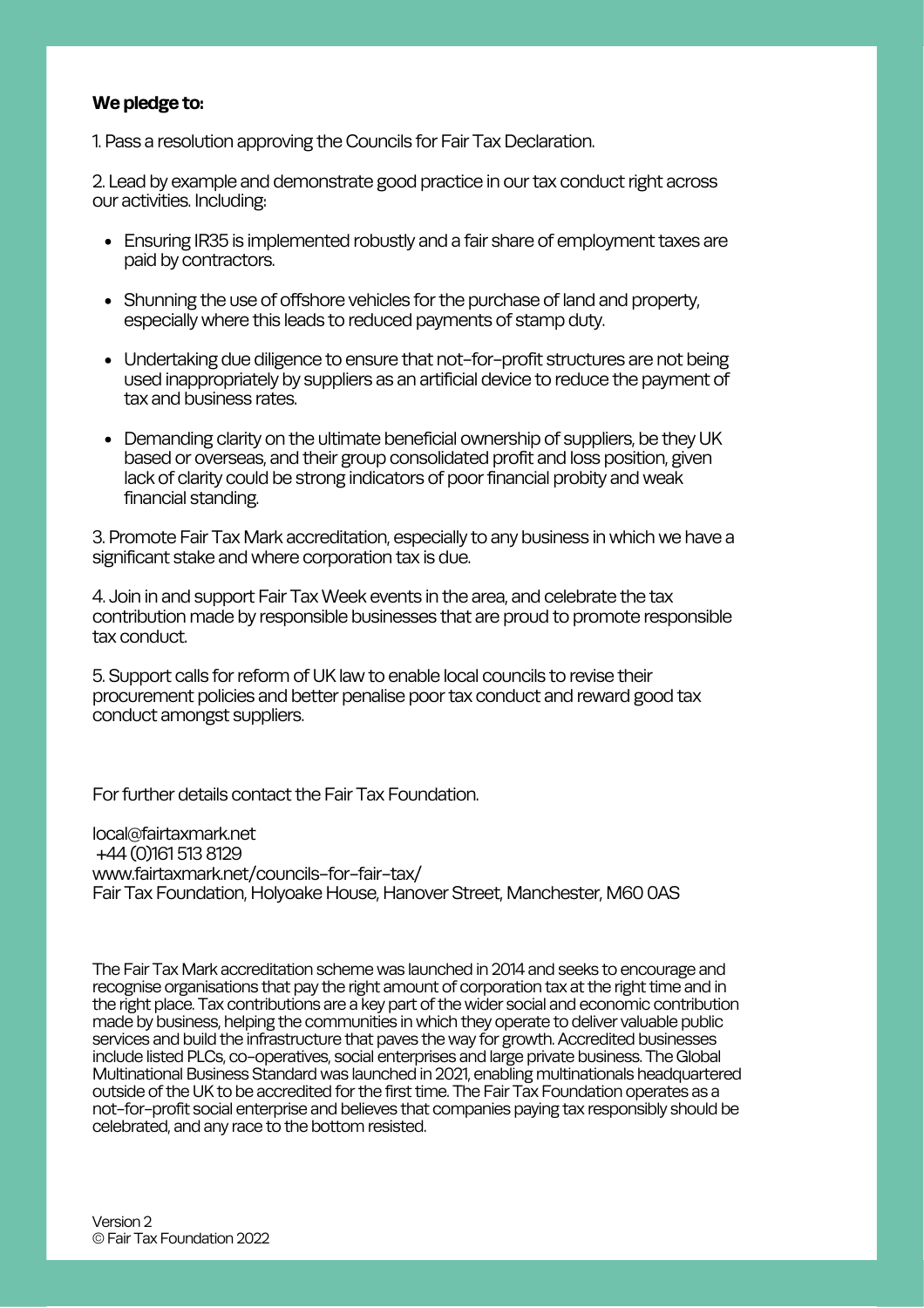

# **DATGANIAD**

## Dinasoedd, trefi ac ardaloedd y DU yn sefyll dros ymddygiad cyfrifol mewn perthynas â threthi

### **Rydym** yn cydnabod bod:

Talu treth yn aml yn cael ei gyflwyno fel baich, ond nid felly y dylai fod. Yn enwedig pan gaiff ei hystyried yn erbyn y llu o wasanaethau cyhoeddus sy'n cael eu hariannu ganddi–o addysg, iechyd a gofal cymdeithasol, i amddiffyn rhag llifogydd, ffyrdd, plismona ac amddiffyn. Mae hefyd yn helpu i unioni anghydraddoldebau ariannol ac ailgydbwyso economïau gwyrgam.

Nifu'r pwysau ar sefydliadau i dalu eu cyfran deg o dreth erioed mor gryf. Er enghraifft, yn ôl polau gan y Sefydliad Moesau Busnes, ers 2013 mae "osgoi treth gorfforaeth" wedi bod yn brif bryder y cyhoedd ym Mhrydain o ran ymddygiad busnesau.

Yn y blynyddoedd diwethaf, mae CThEM wedi gwneud cryn dipyn i fynd i'r afael ag osgoi trethi – ond creda nifer o bobl yn y mudiad cyfiawnder trethi bod llawer mwy i'w wneud eto. Amcangyfrifwyd yn geidwadol y gallai colledion o symud elw rhyngwladol (dim ond un math o osgoi treth) fod yn costio tua £17bn y flwyddyn i'r DU mewn refeniw treth gorfforaeth a gollwyd.

Ahwythau'n cael symiau sylweddol o gyllid cyhoeddus, dylai awdurdodau lleol gymryd yr awenau wrth hyrwyddo ymddygiad treth rhagorol; boed hynny drwy sicrhau bod contractwyr yn talu eu cyfran briodol o dreth, neu drwy wrthod cydsynio i hafanau treth tramor wrth brynu tir ac eiddo. Pan mae gan gynghorau gyfran sylweddol mewn mentrau preifat, yna dylid defnyddio dylanwad i sicrhau bod busnesau o'r fath yn esiamplau da o dryloywder mewn perthynas â thalu trethi a bod osgoi talu trethi yn cael ei osgoi. Mae'r Nod Treth Deg yn cynnig modd i fusnesau ddangos ymddygiad treth da, ac mae busnesau a achredwyd yn cynnwys cwmnïau cyfyngedig cyhoeddus, cwmnïau cydweithredol, mentrau cymdeithasol a busnesau preifat mawr. Mentrau cymdeithasol a chwmnïau cydweithredol oedd arloeswyr cyntaf y Nod Treth Deg, ac maent yn cydfynd yn dda â mynd ar drywydd gwerth cymdeithasol o ran caffael gyhoeddus.

Mae bron i ddau draean (66%) o'r cyhoedd yn cytuno y dylai'r Llywodraeth a chynghorau lleol o leiaf ystyried moesau cwmni a sut maent yn talu eu treth, yn ogystal â gwerth am arian ac ansawdd y gwasanaeth a ddarperir, wrth ddyfarnu contractau i gwmnïau.Ar yr un pryd, canfu ymchwil bod cwmnïau sydd â chysylltiadau â llochesi treth wedi ennill 17.5% o gytundebau cyhoeddus yn y DU.

Mae cynghorau sy'n dymuno cosbi ymddygiad gwael o ran treth gorfforaeth a gwobrwyo ymddygiad da wrth brynu nwyddau a gwasanaethau, yn cael eu cyfyngu gan reolau'r DU. Mae'r rhain yn caniatáu cynghorau i wahardd busnesau sy'n cyflenwirhag cael eu cynnwys, os nad ydynt yn talu treth, a da yw hynny, ond mewn gwirionedd gwan iawn yw'r modd y gweithredir y rhesymau dros y gwaharddiadau hyn. Mae cyfyngiadau arfynnu ymddygiad corfforaethol cyffredinol eang yn atal cynghorau rhag cynnwys 'treth gyfrifol'fel maen prawf wrth gontractio e.e. polisi sy'n gwrthwynebu'r defnydd o hafanau treth, gan nad oes modd cysylltu 'treth' mewn modd syml â thestun contract.

Wrth i'r Llywodraeth ail ysgrifennu rheolau caffael y DU, dylai hynny helpu i hyrwyddo cystadleuaeth deg rhwng busnesau bach a mawr, ac atgyfnerthu'r ymdrechion i gael gwared ar lygru drwy ganiatau 'ymddygiad treth cyfrifol' fel nodwedd amlwg wrth ddyfarnu contractau cyhoeddus, law yn llaw â meini prawf cymdeithasol eraill, a'i gwneud hi'n ofynnol hefyd i gael datgeliad cyhoeddus trylwyr o ran pwy sydd berchen ac yn rheoli cwmnïau cyflenwi yn y DU a thramor.

Gall dinasoedd, siroedd a threfi'r DU sefyll i fyny dros ymddygiad cyfrifol mewn perthynas â threthi, a dylent wneud hynny - gwneud yr hyn a allant o fewn fframweithiau presennol a gwneud addewid i wneud mwy petaent yn cael y cyfle, fel cefnogwyr gweithredol cyfiawnder trethi yn rhyngwladol.